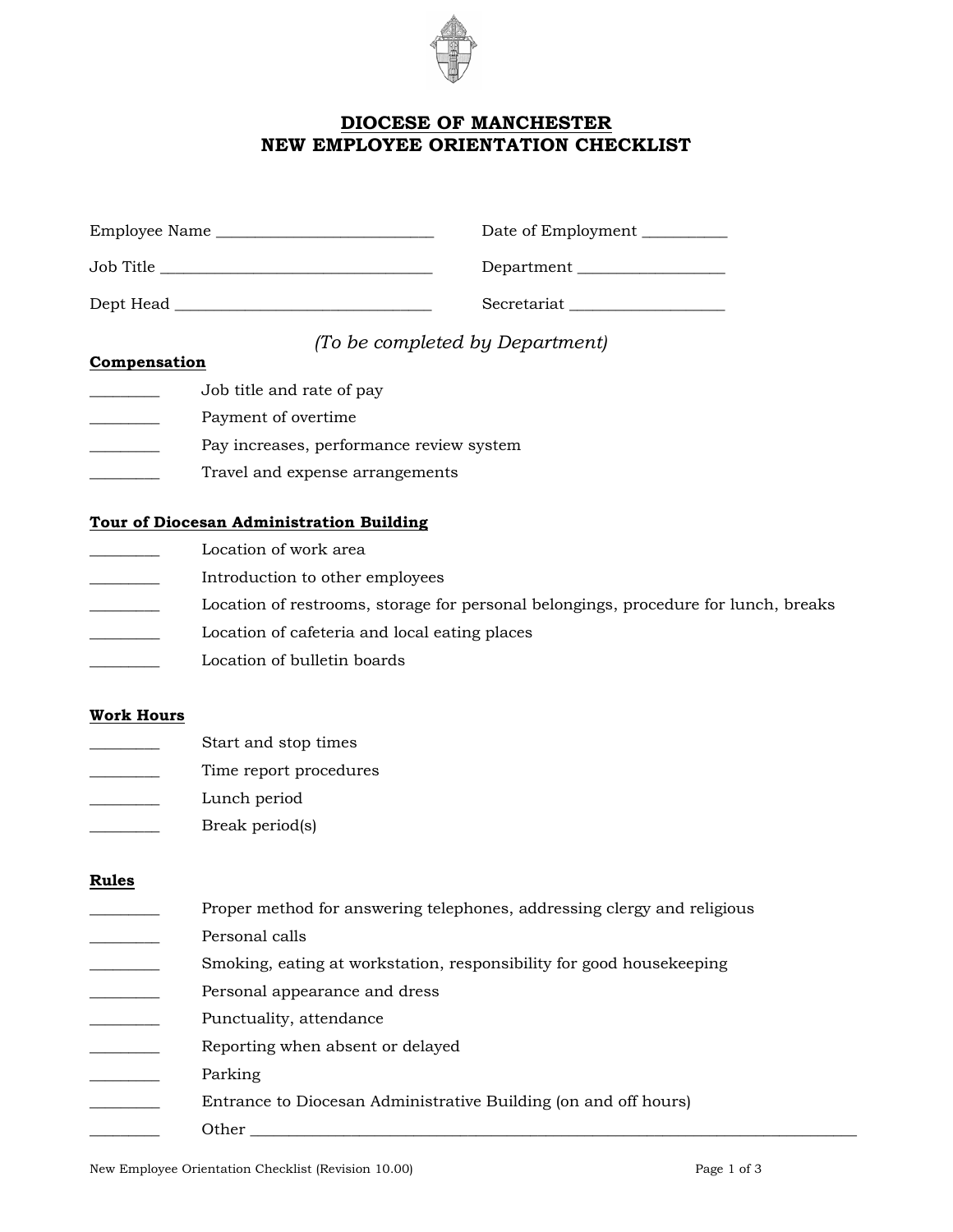### **Operations**

- General operating procedures
- \_\_\_\_\_\_\_\_\_ Job duties and responsibilities
- \_\_\_\_\_\_\_\_\_ How department integrates with the organization
- How job/position integrates with departmental and organizational procedures
- Why the job is important
- \_\_\_\_\_\_\_\_\_ Conduct and performance standards
- How work is scheduled

#### **Safety and Health**

- \_\_\_\_\_\_\_\_\_ Importance of safety on the job
- Safety is everyone's job/safety responsibilities
- \_\_\_\_\_\_\_\_\_ Reporting safety hazards
- \_\_\_\_\_\_\_\_\_ Reporting work-related injuries/illnesses

### **Initial Training**

- Where and when
- Training agenda or schedule
- Performance benchmarks, quantity and quality standards

#### **Where to Get Information and Assistance**

- \_\_\_\_\_\_\_\_ Within the department
- \_\_\_\_\_\_\_\_ Other departments

### **Security and Emergency Procedures**

- \_\_\_\_\_\_\_\_ Opening and closing procedures
- Special security procedures

Location of exits

- \_\_\_\_\_\_\_\_ Location of fire extinguishers
- Location of first aid kits
- Procedures in case of fire
- \_\_\_\_\_\_\_\_ Emergency shutdown of facilities
- Procedure in case of inclement weather